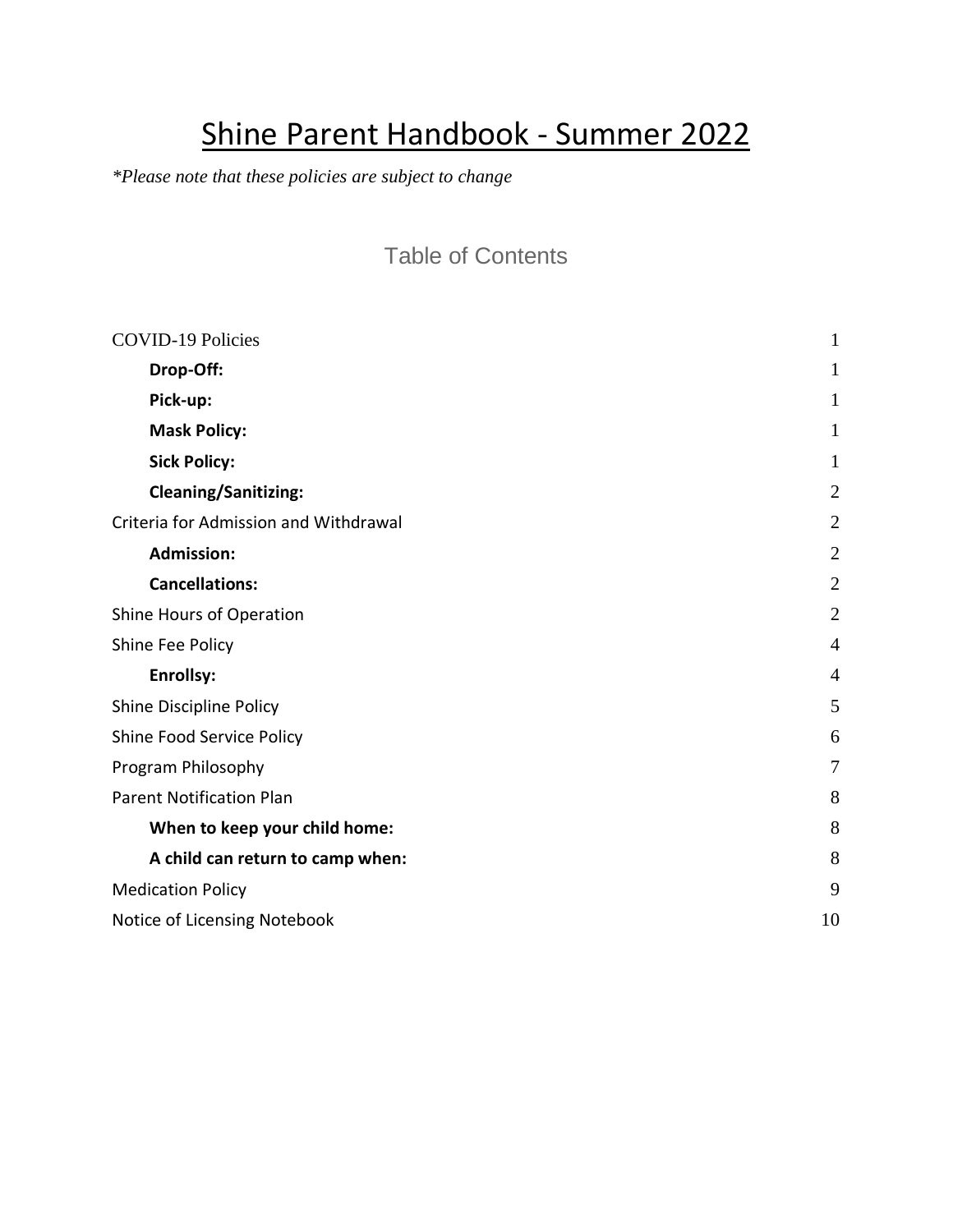# <span id="page-1-0"></span>COVID-19 Policies

<span id="page-1-1"></span>**Drop-Off:** 

- We ask that only one person drops off their camper.
- Drop off and pick up for Shine Day Camp will be done inside the building at the Elementary Desk. For best access, you can park by Door 4 or Door 5 to walk inside the building.
- Campers will undergo a temperature screening. A health check at this current time can be done optionally by parents. This is subject to change. Any campers that have any of the following symptoms will not be permitted to enter camp: Fever, Cough, Muscle aches, Fatigue, Loss of taste or smell, Runny nose/congestion, Abdominal pain, Chills, Shortness of breath, Headache, Sore throat, Nausea, or vomiting Diarrhea.
- For isolation and quarantine guidance, we are currently following [MDHHS guidelines](https://www.michigan.gov/documents/coronavirus/MDHHS_IQ_Guidance_-_Recovery_Phase_3.7.22_749780_7.pdf) for covid protocols. If MDHHS provides new guidelines, we will assess and change as needed for Shine Day Camp.
- Payments will be taken via Enrollsy.

<span id="page-1-2"></span>**Pick-up:**

- The person who is picking up the camper needs to have their ID. If the person picking up is not a parent/guardian, they will need to be added to the child's emergency card before the child is picked up.
- If you are running late to pick-up and will be arriving after 6 pm. Please notify Shine Day Camp as soon as possible.
- Drop off and pick up for Shine Day Camp will be done inside the building at the Elementary Desk. For best access, you can park by Door 4 or Door 5 to walk inside the building.

<span id="page-1-3"></span>**Mask Policy:**

- Masks are encouraged, but not required. This is subject to change.
- Social distancing will be encouraged as is appropriate and feasible.

### <span id="page-1-4"></span>**Sick Policy:**

- If your camper has experienced any of the following symptoms within 24 hours, they will not be allowed to attend camp.
	- Fever
	- Cough
	- Muscle aches
	- Fatigue
	- Loss of taste or smell
	- Runny nose/congestion
	- Abdominal pain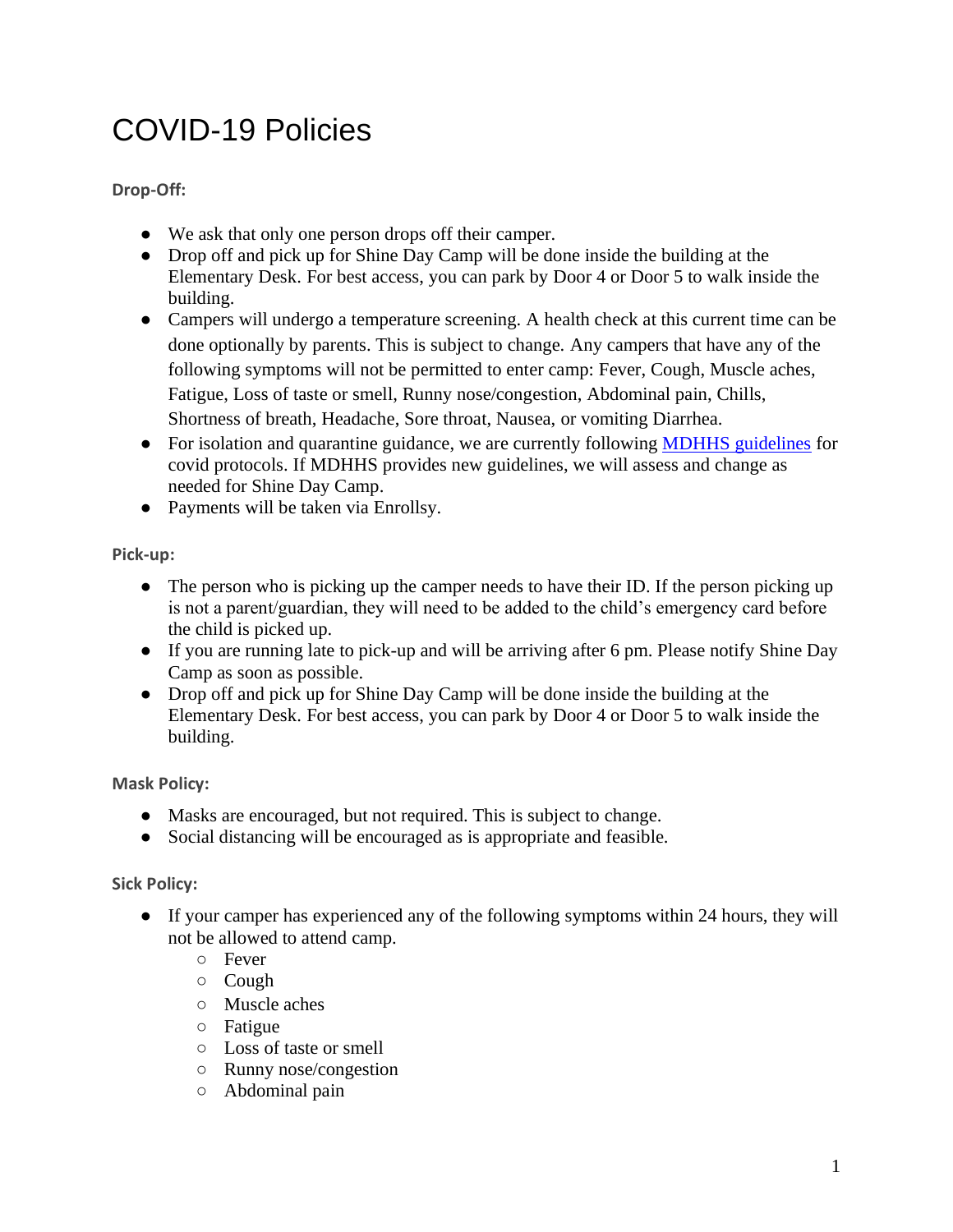- Chills
- Shortness of breath
- Headache
- Sore throat
- Nausea or vomiting
- Diarrhea
- Please notify Shine if your camper, someone in your family, or someone you have been in contact with has been diagnosed with COVID so we can take the appropriate precautions.
- Please have someone available to pick up your camper in the case of illness.

**Field Trips**

● To reduce chances of transmission, we will be holding all field trips on our property this summer.

<span id="page-2-0"></span>**Cleaning/Sanitizing:**

- High-touch surfaces will be cleaned throughout the day.
- The camp is cleaned each evening.
- The camp will be deep-cleaned as necessary throughout the week.
- <span id="page-2-1"></span>● Hand washing will be encouraged throughout the day.

### Criteria for Admission and Withdrawal

#### <span id="page-2-2"></span>**Admission:**

Shine day camp is open to children entering 1st-7th grade in Fall of 2022.

<span id="page-2-3"></span>**Cancellations:** 

- Cancellations must be given in writing (e-mail is acceptable) to the Day Camp Registrar: [shinedaycamp@wardchurch.org](mailto:shinedaycamp@wardchurch.org)
- There will be no refunds for children who cancel less than 1 week prior to the start of a scheduled week of attendance (deposit is non-refundable).
- This policy applies to both intentional withdrawals by parents/guardians as well as children that are removed for failure to comply with our policies.

# Shine Hours of Operation

<span id="page-2-4"></span>Shine Day Camp will run Monday-Friday from June 27<sup>th</sup> - August 19<sup>th</sup>. Shine's hours of operation are 8:00 am-6:00 pm. *\*Closed on 4th of July.*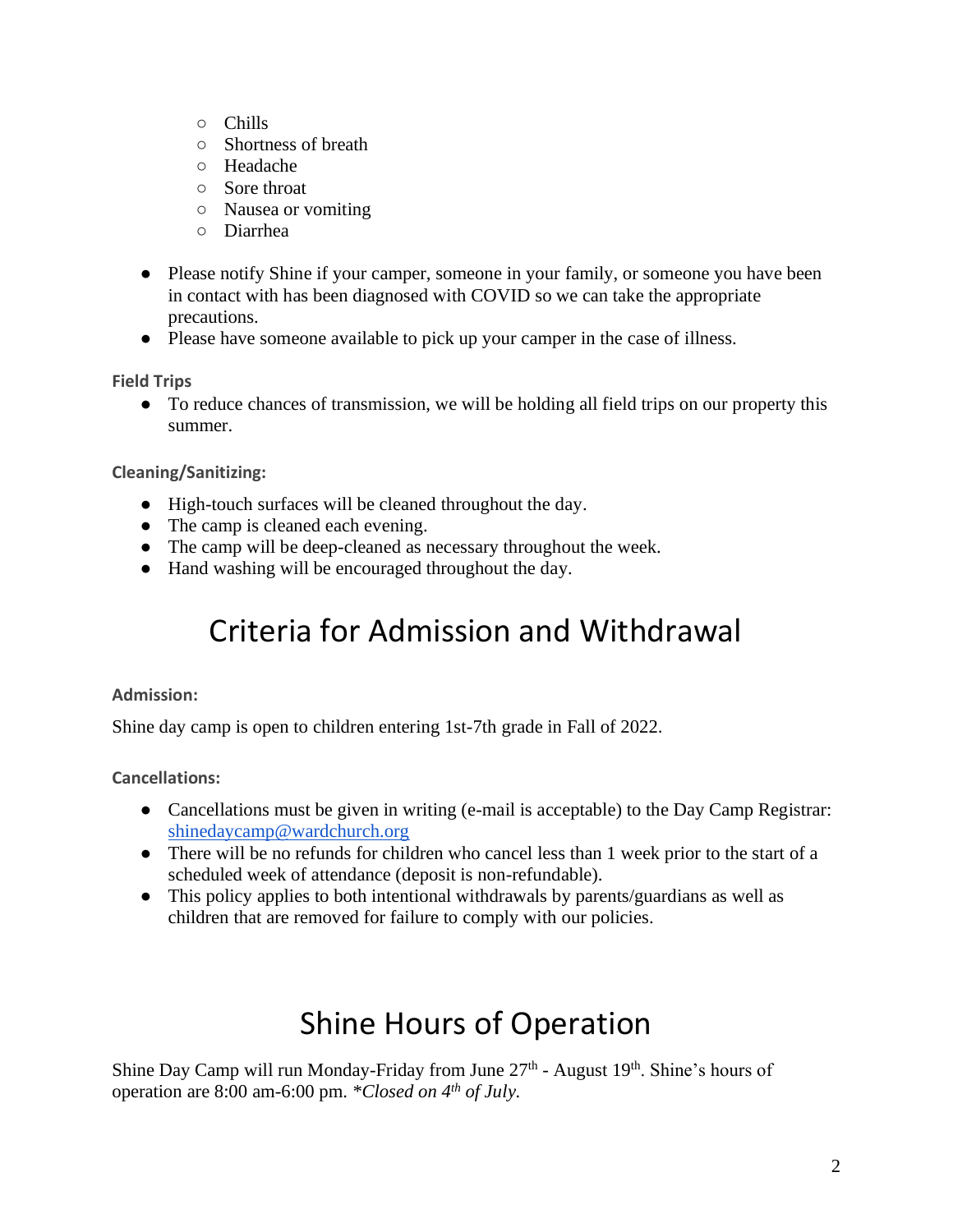### Shine Daily Schedule

\*This is subject to change

**Mondays and Wednesdays:** 8:00am: Opening Games 9:00am: Large Group Game

10:00am: Morning Snack

10:15am: Electives

11:15am: Bible Lesson

11:45am: Small Group Discussion

12:00pm: Lunch

12:45pm: Rest Time

1:45pm: Large Group Game

2:45pm: Afternoon Snack

3:00pm: Craft/Headquarters

4:00pm: Activity Stations

5:00pm: Closing Games

#### **Fridays:**

The morning is the same

12:15pm: Lunch

12:45pm: Rest Time

1:45pm: Large Group Game

2:45pm: Busy Bees

3:15pm: Fun Friday

5:15pm: Cleanup/Closing Games

#### **Tuesdays and Thursdays:**

Same as Monday until after lunch

12:45pm: Ultimate Tuesday/Field Trip Activity 2:45pm: Afternoon Snack 3:00pm: Rest time 4:00pm: Activity Stations 5:00pm Closing Games

\* Thursdays - Activity will be a field trip not Ultimate Tuesday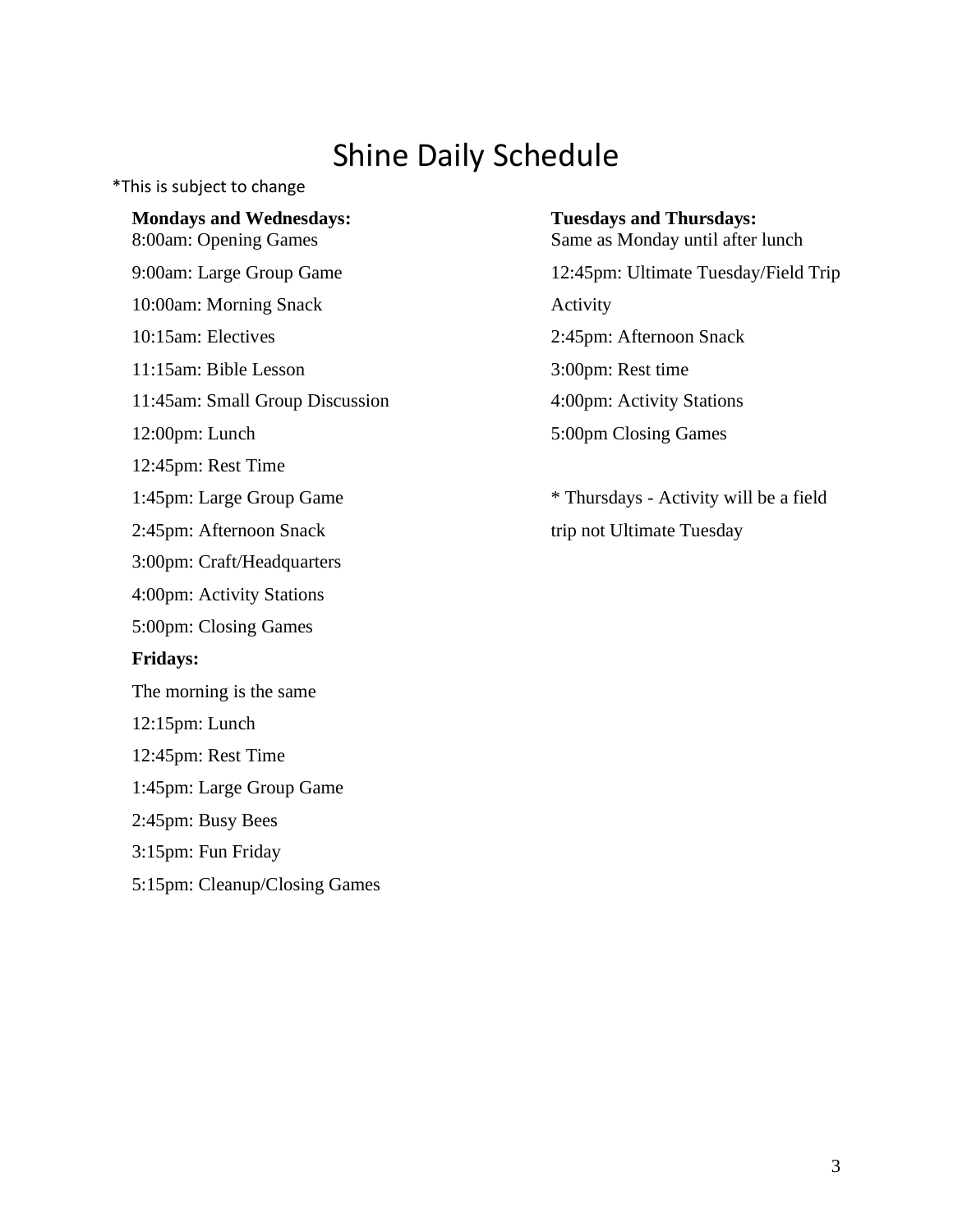# Shine Fee Policy

<span id="page-4-0"></span>Each week of Shine Day Camp (Summer - 2022) costs \$250/child and a non-refundable \$50 once per summer family registration fee. There is a non-refundable \$40 deposit per week/child to hold a child's place. Children must be registered for the entire week, if a child cannot attend a day due to illness, vacation, or another personal reason, there will not be any refunds provided.

Full payment is required one week prior to the child's week of attendance. The late payment fee is \$30 per family.

Late Pickup Fee: After 6 pm there will be a \$25 fee for every  $\frac{1}{4}$  hour late per child.

No refunds will be allotted due to campers missing for illness/quarantine, injury, vacation, inclement weather, or required class/camp closures.

<span id="page-4-1"></span>**Enrollsy:**

- All payments made via Enrollsy.
- Shine Day Camp is pleased to offer Enrollsy, a free online portal for you to access account information and easily access your account and tuition payments and statements.
- Enrollsy is safe, secure, and created with your convenience in mind.

If you have questions regarding Enrollsy or billing please contact Megan Atwood at megan.atwood@ward.church or 248-374-5977.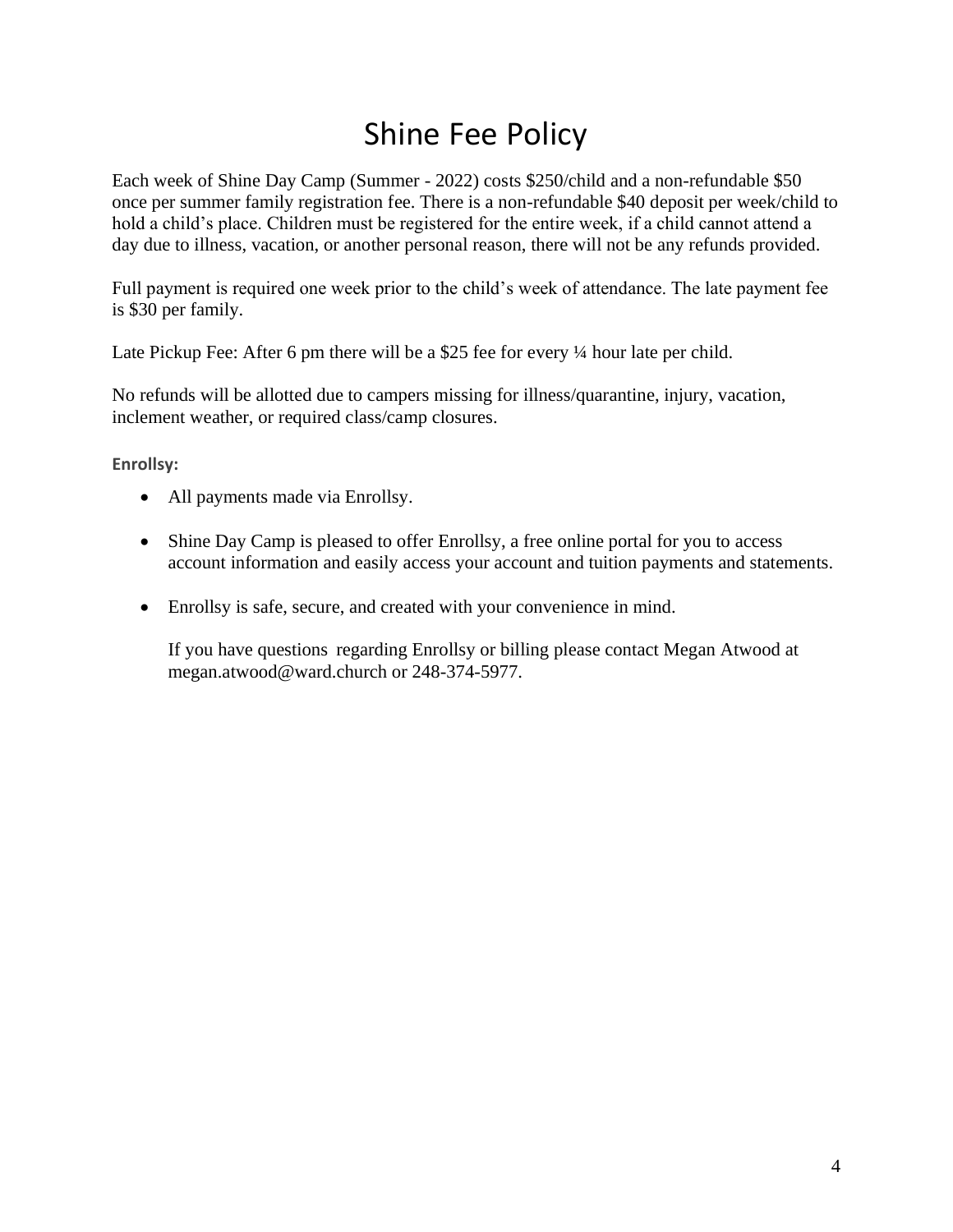# Shine Discipline Policy

<span id="page-5-0"></span>We want all Shine Summer Day Camp children to have fun in a safe environment. Therefore, the following discipline plan will be in place:

1. If a child engages in behavior that is not appropriate or is disruptive to camp programming, the child will first be verbally redirected by a Day Camp Counselor.

2. If the behavior does not stop, a Day Camp Counselor will talk with the child one on one to help redirect. Staff will be encouraged to provide positive verbal reinforcement for good behavior that the child demonstrates. We believe most difficulties will stop here.

3. If the behavior continues to disrupt camp programming, the Day Camp Director or Assistant Director will intervene and remove the child from their current activity to attempt to correct the behavior and resolve the issue.

4. If the behavior cannot be resolved, parents/guardians will be contacted and asked to pick up the child for the remainder of the day.

5. If the behavior continues the following day, parents/guardians will be called and asked to pick up the child. At this time, parents/guardians must make other arrangements for their child for the remainder of the week.

6. If the behavior continues the next week in which the child attends camp, it will be necessary for parents/guardians to find other arrangements for the remainder of the summer.

7. If a child runs the risk of harming themself or others, we retain the right to have the child picked up immediately and continue enforcing the discipline policy from that point.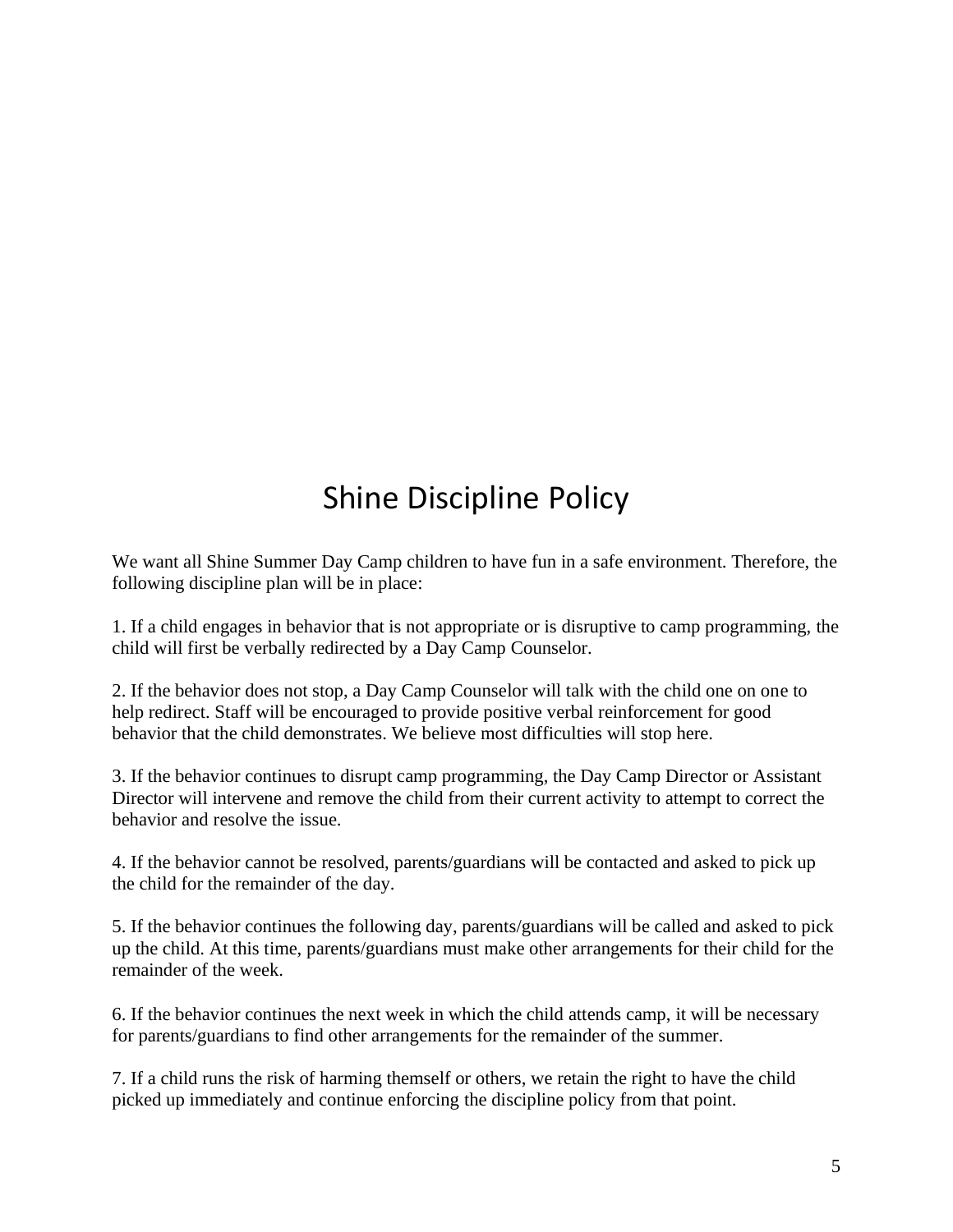### **Staff Discipline Directives:**

- 1. Staff shall be prohibited from using the following as a means of punishment:
	- a. Hitting, spanking, shaking, biting, pinching, or inflicting other forms of corporal punishment.
	- b. Restricting a child's movement by binding or tying him or her.
	- c. Inflicting mental or emotional punishment, such as humiliating, shaming, or threatening a child.
	- d. Depriving a child of meals, snacks, rest, or necessary toilet use.
	- e. Confining a child in an enclosed area, such as a closet, locked room, box, or similar cubicle.

2. Non-severe and developmentally appropriate discipline or restraint may be used when reasonably necessary to prevent a child from harming himself or to prevent a child from harming persons or property, excluding those forms of punishment prohibited by the above rule.

### Shine Food Service Policy

<span id="page-6-0"></span>Shine Day Camp will provide two snacks per day for every child. The morning snack will be served between 9 am-10 am and the afternoon snack will be served between 3 pm-4 pm. The snack menu will be published ahead of time and alterations to this menu will be posted on the bulletin board at the entrance of the camp. Alternative snacks will be provided for children with special dietary needs; such as allergies, intolerances, or other medical conditions.

Parents will be responsible for providing lunch for their child/children every day. Children will not be deprived of lunch if the parent fails to provide it. If parents fail to provide lunch repeatedly, they will incur a fine to cover the cost of the provided lunch.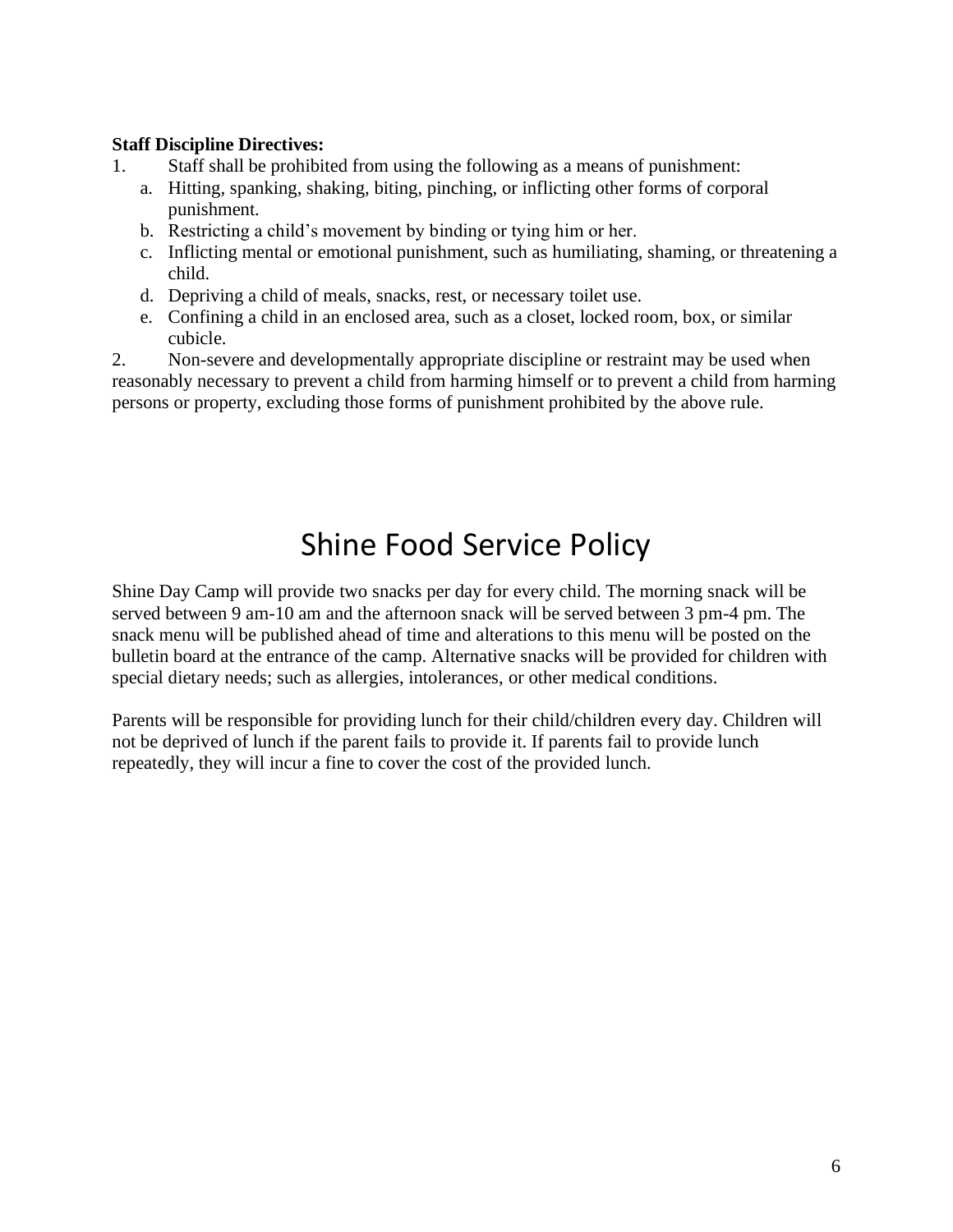### Program Philosophy

<span id="page-7-0"></span>The mission and goal of Shine Day Camp is to be a partner with parents in providing wholesome activities for children and offer a program that promotes growth and development of children's personalities, along with positive moral and spiritual paths.

By learning to live, play, and work together with others at camp, children learn to appreciate, understand, and value others as special and unique individuals. Our program teaches children to become good followers and leaders, accept responsibility, and to practice tolerance and acceptance to everyone, regardless of their differences.

Shine Day Camp respects the rights and dignity of all children and staff, including individuals with varying cultures, genders, races, and religions. Shine Day Camp is inclusive to all, and staff are trained to set the highest examples of behavior for the children in our program.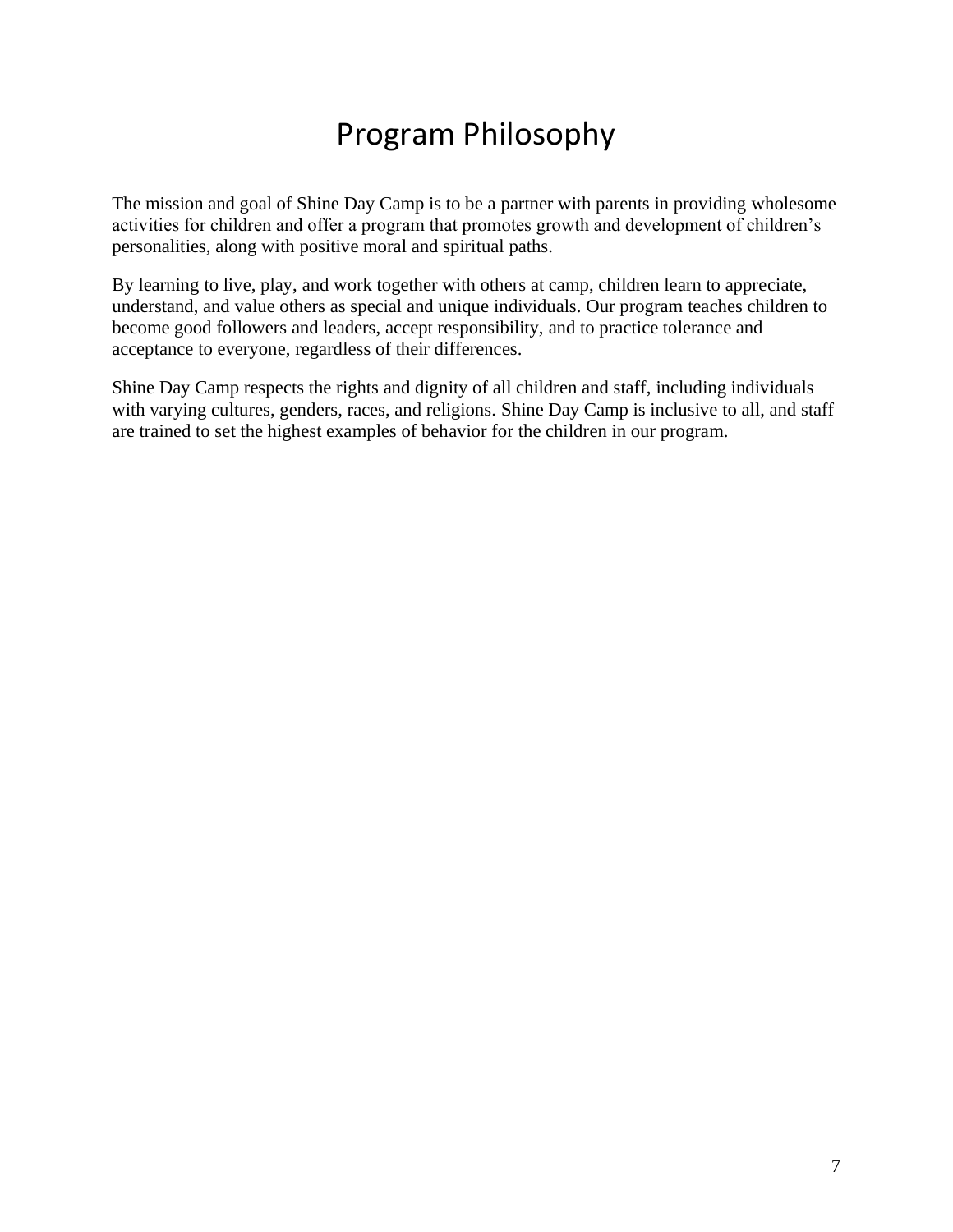### Parent Notification Plan

<span id="page-8-0"></span>Shine Day Camp will report to the parent any significant accidents, suspected illnesses, or other changes observed in the health of a child. If the incident in question poses a serious risk to the child's health, emergency medical services will be notified prior to parent notification. Shine Day Camp will notify the parent when the child is exposed to a communicable disease while in care, so that the parent may monitor the child for symptoms. When a child becomes ill while at the program, a staff member will comfortably isolate the child in an area where the child can be supervised. The parent or responsible adult will be notified and required to pick the child up immediately. Toys, utensils, toilets, and lavatory used by an ill individual will be appropriately disinfected before being used by another child.

<span id="page-8-1"></span>**When to keep your child home:**

Shine Day Camp requires that the parent keep the child home when they are ill for a number of reasons. Keeping a sick child home prevents the spread of contagious illnesses to other children in the program. If your child exhibits any of the following symptoms within the last 24 hrs, please keep the child home: fever or other flu-like/COVID-19 symptoms, ear discharge, discolored nose discharge, rash, sore throat with pustules on back of the throat, eye discharge, vomiting, diarrhea, any signs of lice or bed bugs.

\*If a camper is confirmed to have COVID, we will work with the local health department and follow the state guidelines to follow the appropriate measures. Parents will be notified as appropriate while maintaining the privacy of the camper/family.

\*Parents/guardians are required to notify Shine Day Camp if their child attended camp while showing symptoms of any communicable disease (e.g. flu, measles, chickenpox, COVID-19, etc.) as well as lice or bed bugs.

<span id="page-8-2"></span>**A child can return to camp when:**

- Shine Day Camp will take the necessary precautions to contain and prevent the spread of contagious illnesses or diseases. However, the camp cannot guarantee that contagious illnesses or diseases will be completely contained or will not spread to other children. The parent must recognize that while in care, it is possible that the child may be exposed to a contagious illness or disease. As stated in our fee policy, no refunds will be allotted due to illness/quarantine or injury.
- Your child has been temperature free for twenty-four (24) hours without the use of Tylenol or any other fever reducer.
- Your child has been diagnosed with a bacterial infection and has been on an antibiotic for twenty-four (24) hours.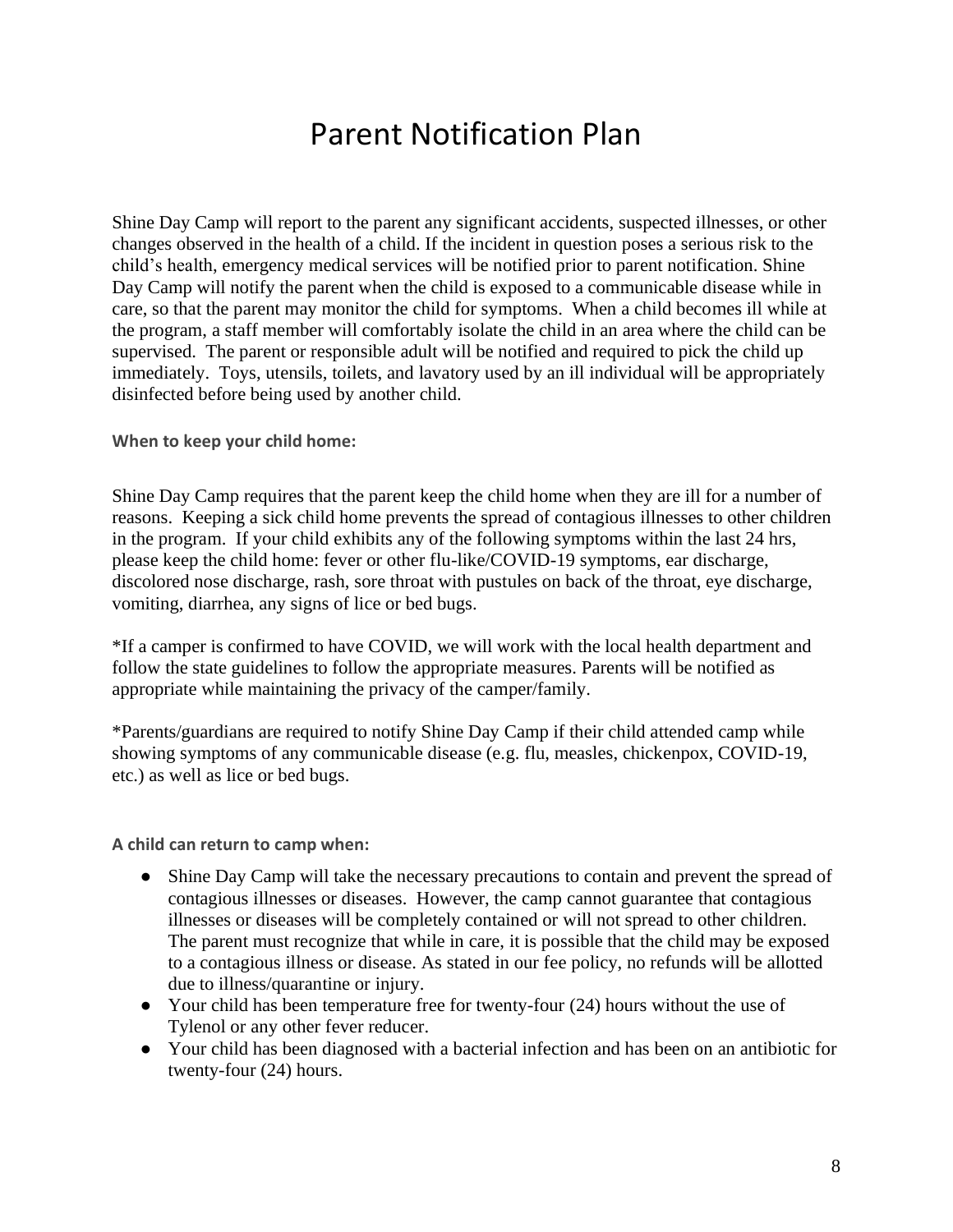- It has been twenty-four (24) hours since the last episode of vomiting or diarrhea. The cough has eased; nasal discharge is not thick, yellow, or green; the eyes are no longer discharging, or the condition has been treated with an antibiotic for twenty-four (24) hours.
- The rash has subsided or a physician has determined that the rash is not contagious. Your child must be out for twenty-four (24) hours after they are sent home, not just until the next morning. The only exception to this is if you provide a written statement from your child's pediatrician that the child is not contagious and may return to camp.
- <span id="page-9-0"></span>● If a child has lice or bed bugs, the parent must provide documentation that they have been professionally treated and are free from either lice or bed bugs.

### Medication Policy

Oftentimes, children at Shine Day Camp need to take prescribed medications during the day. Camp directors will ensure that children receive their medications at the appropriate times as long as the following requirements are met by parents:

- Parents must fill out a form denoting the name of the medication, dose, and times to be given.
- Medication must be provided in its original container or packaging.
- Medication must be given to camp staff. Children may not be in possession of their own medications while at Shine Day Camp.
- Parents are responsible for collecting any extra medication from camp staff prior to leaving camp on their child's last day.

Medication will be administered by two senior staff members in order to ensure that all medications/doses are given as directed.

Medications will be secured in a safe location not accessible by children.

Shine staff are not permitted to give children any medication that was not originally provided by a child's parents and does not comply with the requirement above.